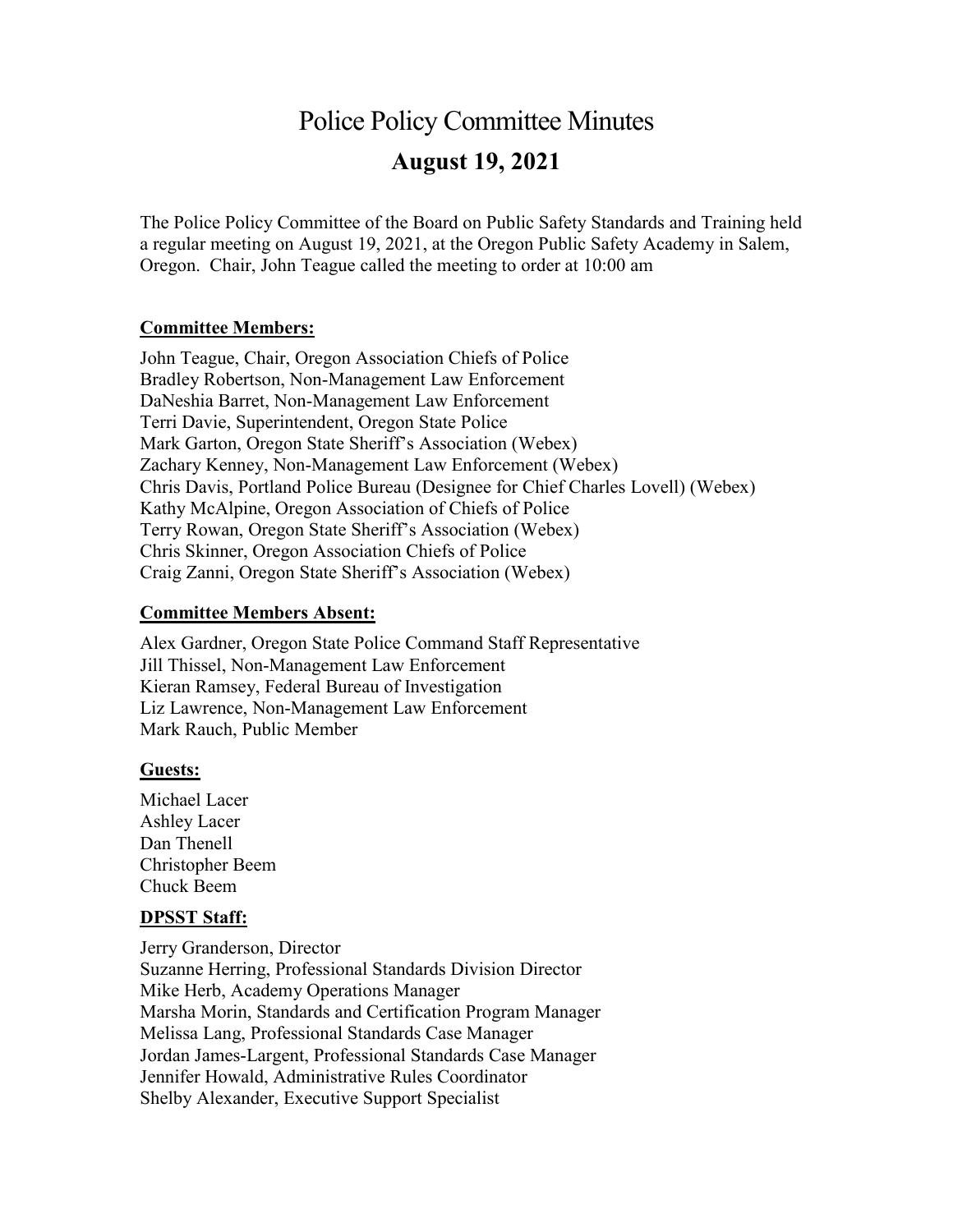$\infty$ 

#### **1. Introductions**

Introductions of members, guest and staff were presented.

## **2. Approve May 20, 2021 Meeting Minutes**

*Terri Davie moved to approve the minutes from the 5/20/2021, Police Policy Committee meeting.* DaNeshia *Barrett seconded the motion. The motion passed unanimously*.

#### **3. Administrative Closures – Police / Regulatory Specialists** Presented by Melissa Lang

Staff presented the following professional standards cases to the Police Policy Committee for administrative closure.

|               | Name                    | DPSST# | Certification(s)                                                                   | Reason for Closure                                                                                                                                                                                                                                                                                                            |
|---------------|-------------------------|--------|------------------------------------------------------------------------------------|-------------------------------------------------------------------------------------------------------------------------------------------------------------------------------------------------------------------------------------------------------------------------------------------------------------------------------|
| a)            | <b>Gregory Buddrius</b> | 38125  | Basic,<br>Intermediate,<br>Advanced and<br>Supervisory<br>Police<br>Certifications | An internal investigation found<br>that Buddrius failed to notify his<br>immediate supervisor of his<br>absence as directed. Buddrius<br>did notify the agency of his<br>absences, but failed to also<br>contact his immediate<br>supervisor.<br>Acts of insubordination alone are<br>considered performance based<br>issues. |
| b)            | Cecelia Cannetti        | 60066  | <b>Basic Police</b><br>Certification                                               | Cannetti resigned after receiving<br>notice to terminate her<br>probationary employment due to<br>performance issues and multiple<br>negative interactions with others<br>and the public.                                                                                                                                     |
|               |                         |        |                                                                                    | Staff determined that Cannetti's<br>conduct, while concerning, is<br>indicative of incompetence and<br>poor work performance and does<br>not constitute Board moral<br>fitness violations.                                                                                                                                    |
| $\mathbf{c})$ | Mark Cudmore            | 00499  | <b>Basic Police</b><br>Certification                                               | Cudmore was arrested for<br>Driving Under the Influence of<br>Intoxicants (DUII)<br>and Unlawful Possession of a<br>Firearm. Based on the unique<br>circumstances identified below,<br>DPSST believes it is unlikely                                                                                                          |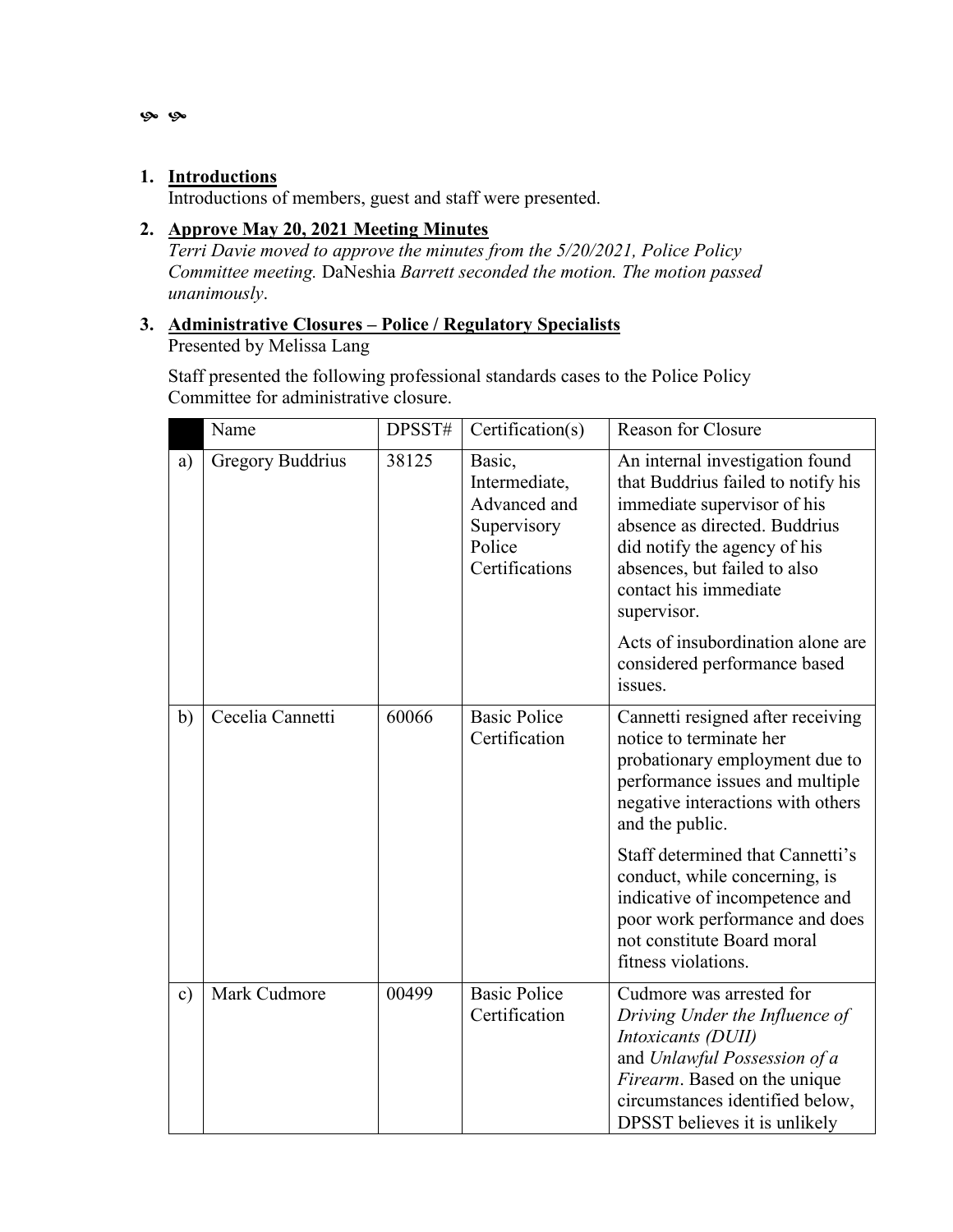|              |                 |       |                                                                                                   | that Cudmore will return to<br>public safety and recommends<br>administrative closure of this<br>case, which will allow<br>Cudmore's certifications to<br>immediately expire.<br>• Cudmore is unable to be<br>located to face the criminal<br>charges against him.<br>• DPSST is unable to locate<br>Cudmore.<br>• Cudmore resigned from his<br>public safety position in 1973.<br>· Cudmore served as a police<br>officer for 2.5 years.                                                                                                                                             |
|--------------|-----------------|-------|---------------------------------------------------------------------------------------------------|---------------------------------------------------------------------------------------------------------------------------------------------------------------------------------------------------------------------------------------------------------------------------------------------------------------------------------------------------------------------------------------------------------------------------------------------------------------------------------------------------------------------------------------------------------------------------------------|
| d)           | Richard Gray    | 31346 | Basic,<br>Intermediate,<br>Advanced,<br>Supervisory and<br>Management<br>Police<br>Certifications | Richard Gray resigned from the<br>John Day Police Department as a<br>result of a settlement agreement<br>following an investigation into<br>concerns related to his work<br>performance managing a police<br>department, use of prescription<br>medication while on duty, and<br>concerns regarding Gray's<br>wellbeing. While Gray's conduct<br>is concerning, DPSST does not<br>believe it violates the Board's<br>moral fitness standards.                                                                                                                                         |
| $\epsilon$ ) | Cheryl Robinson | 24294 | <b>Basic Police</b><br>Certification                                                              | Robinson plead No-Contest to<br>Driving Under the Influence of<br>Intoxicants and guilty to<br>Reckless Driving. Staff<br>determined Robinson's<br>conviction violates the Board's<br>moral fitness standards;<br>however, based on the unique<br>circumstances identified below,<br>DPSST believes it is<br>unlikely Robinson will return to<br>public safety and recommends<br>administrative closure of<br>this case, which will allow<br>Robinson's certifications to<br>immediately expire.<br>• DPSST staff are unable to<br>locate Robinson;<br>• Robinson retired from public |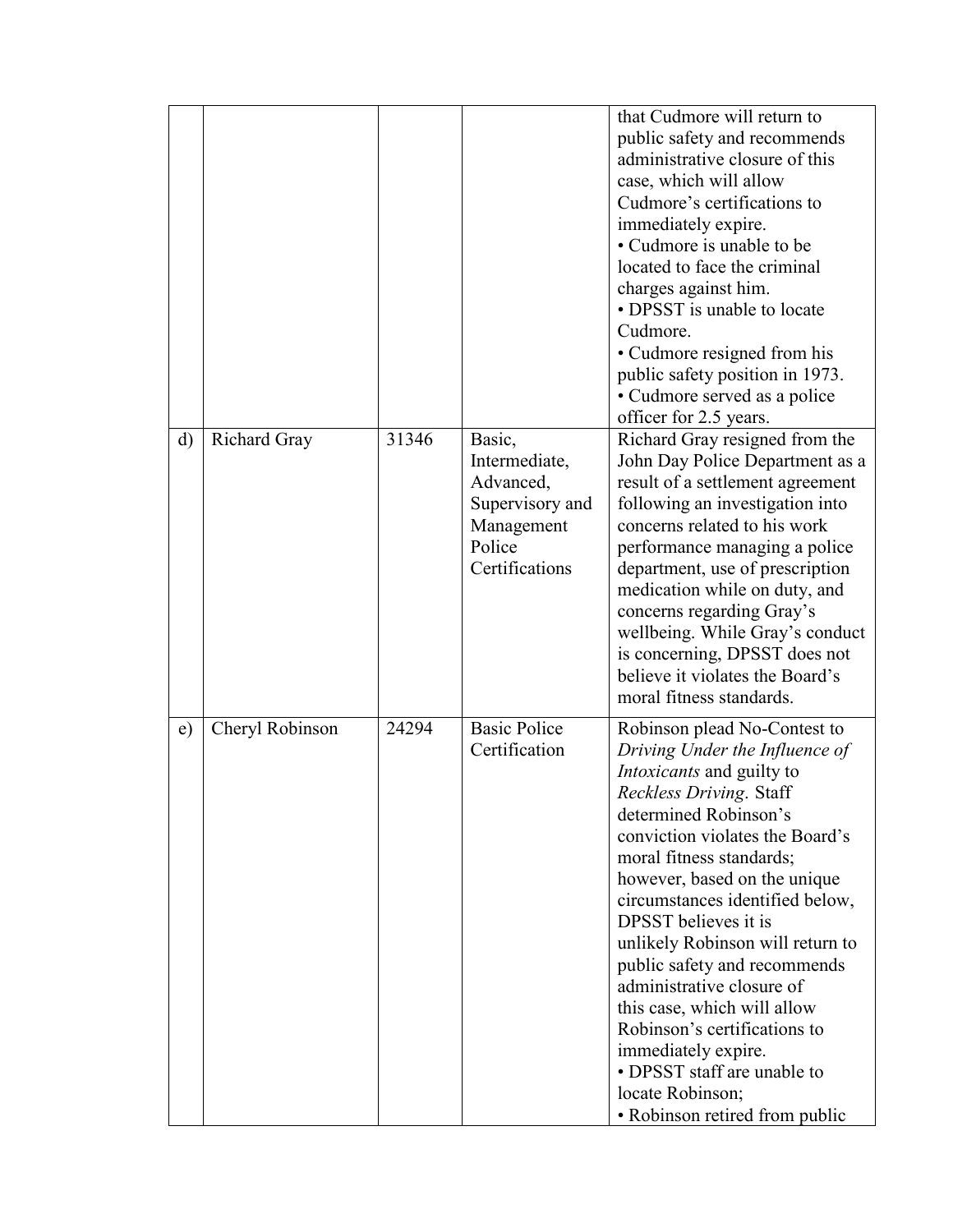|    |                   |       |                                                                                                                                     | safety nearly 6 years ago;<br>• Robinson served as a police<br>officer in Oregon for 25 years.                                                                                                                                                                                                                                                                                                                                                                                                       |
|----|-------------------|-------|-------------------------------------------------------------------------------------------------------------------------------------|------------------------------------------------------------------------------------------------------------------------------------------------------------------------------------------------------------------------------------------------------------------------------------------------------------------------------------------------------------------------------------------------------------------------------------------------------------------------------------------------------|
| f) | Michael Smith     | 37881 | Basic,<br>Intermediate,<br>Advanced and<br>Supervisory<br>Police<br>Certifications;<br><b>Basic</b><br>Corrections<br>Certification | Michael Smith was terminated<br>after a second psychological<br>evaluation found he was unfit for<br>duty after the passing of his<br>wife. Though concerning,<br>Smith's conduct was the result<br>of his inability to cope with his<br>wife's death rather than<br>intentional misconduct. Staff<br>determined that Smith's<br>separation does not constitute a<br>moral fitness violation.                                                                                                        |
| g) | <b>Ryan Stone</b> | 49365 | Basic,<br>Intermediate and<br><b>Advanced Police</b><br>Certifications                                                              | Stone resigned from the<br>Springfield Police Department<br>(SPD) as part of a settlement<br>agreement. The settlement<br>agreement notes that at the time<br>of his separation:<br>· Stone was not subject to<br>disciplinary action or a<br>performance improvement plan.<br>• Stone was not facing<br>allegations of misconduct or<br>disciplinary action.<br>DPSST does not believe Stone's<br>separation violates the Board's<br>moral fitness standards.                                       |
| h) | Scott McKee       | 19065 | Basic,<br>Intermediate,<br>Advanced,<br>Supervisory and<br>Management<br>Police<br>Certifications                                   | Scott McKee retired from the<br>Springfield Police Department<br>(SPD) as part of a settlement<br>agreement with the city. The<br>settlement agreement notes that,<br>at the time of his separation,<br>McKee had been cleared of any<br>wrongdoing as the result of an<br>internal investigation and absent<br>the settlement agreement,<br>McKee would have been<br>eligible to return to employment.<br>Staff reviewed the internal<br>investigation in person and<br>confirmed the investigation |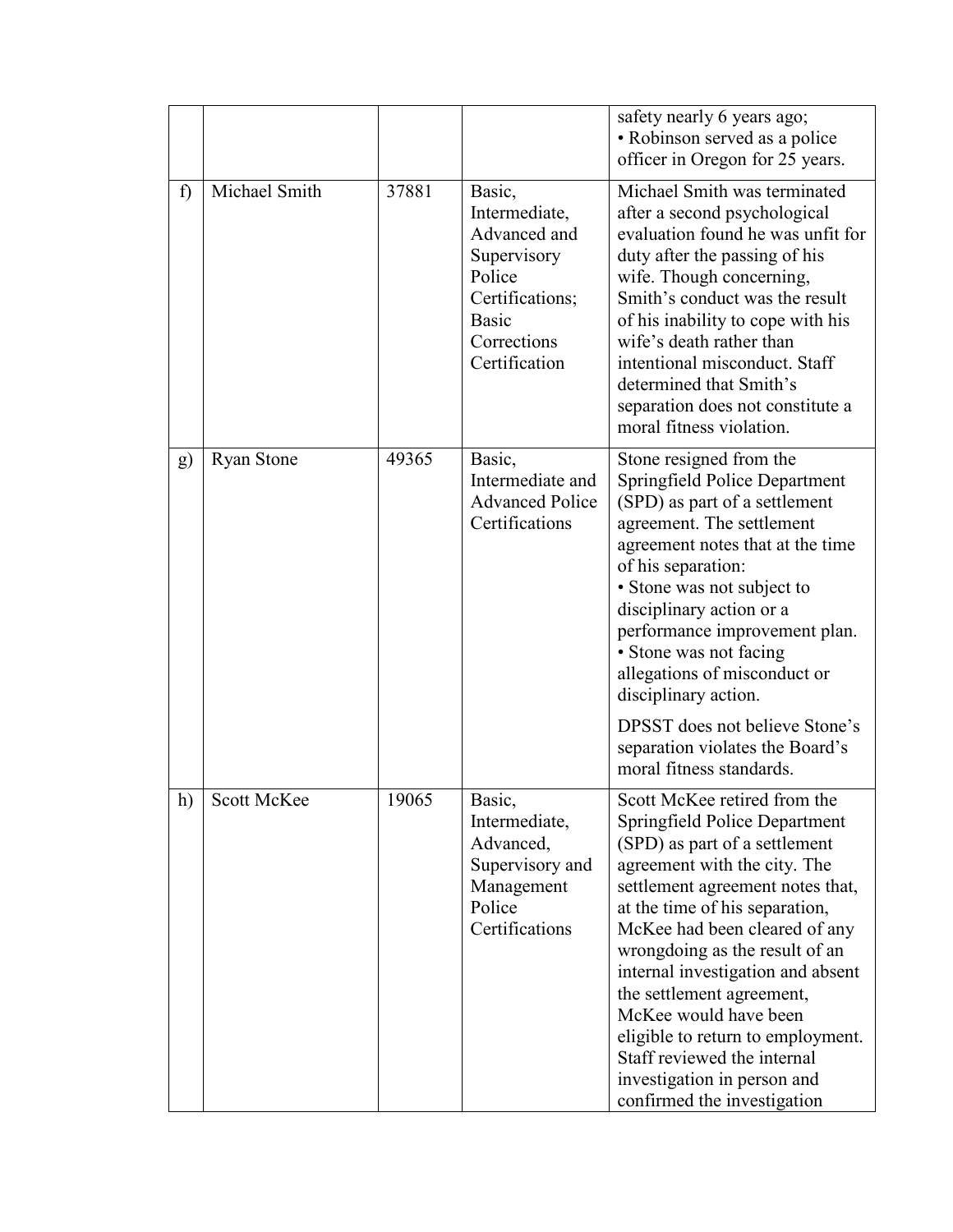|  |  | allegations were unfounded or<br>not substantiated. |
|--|--|-----------------------------------------------------|
|  |  |                                                     |

*Bradley Robertson moved to approve the recommendations made by staff to administratively close the above listed cases. Terri Davie seconded the motion. The motion passed unanimously.*

#### **4. Lacer, Michael (49712) Certification Review: Police**

Presented by Melissa Lang

*Reason for Discretionary Review*

On April 17, 2020, Michael Lacer was discharged from his position with the Oregon State Police (OSP) after he was found to have violated criminal laws while on a hunting trip when he shot an elk on private property and trespassed on that property to retrieve the elk.

*Michael Lacer provided verbal mitigation for committee consideration.*

| Policy Committee Discussion/Vote | Second | <i>Vote</i> | <i><u><b>Outcome</b></u></i> |
|----------------------------------|--------|-------------|------------------------------|
| $\sim$                           |        |             |                              |

Terri Davie recused herself due to a conflict of interest.

John Teague disclosed a potential or perceived conflict of interest in this case due to personally knowing individuals mentioned in this case. Teague declared he would be able to remain unbiased because he does not know Michael Lacer, has not met him, and feels he can make a fair determination based on the information presented.

| DaNeshia Barrett moved that the   | Kathy    | $10$ ayes; | Motion             |
|-----------------------------------|----------|------------|--------------------|
| Police Policy Committee adopt the | McAlpine | $0$ nays;  | Passed             |
| staff report.                     |          | 1 recused  | <b>Unanimously</b> |
|                                   |          | (Davie)    |                    |
|                                   |          |            |                    |

The committee found the following moral fitness violations along with aggravating and mitigating factors which they considered in making their decision:

Moral Fitness Violations:

• **Misconduct:** Lacer violated criminal laws while taking an elk that was shot on private land without advance permission from the landowner.

Aggravating Factors:

• The committee did not identify any aggravating factors.

Mitigating Factors:

- The property owner did not wish to press charges and gave Lacer permission to hunt on his property.
- There was not a preponderance of the evidence for untruthfulness.
- Lacer's verbal mitigating statement.
- Lacer may not have needed to disclose to the troopers that he shot the animal on private property.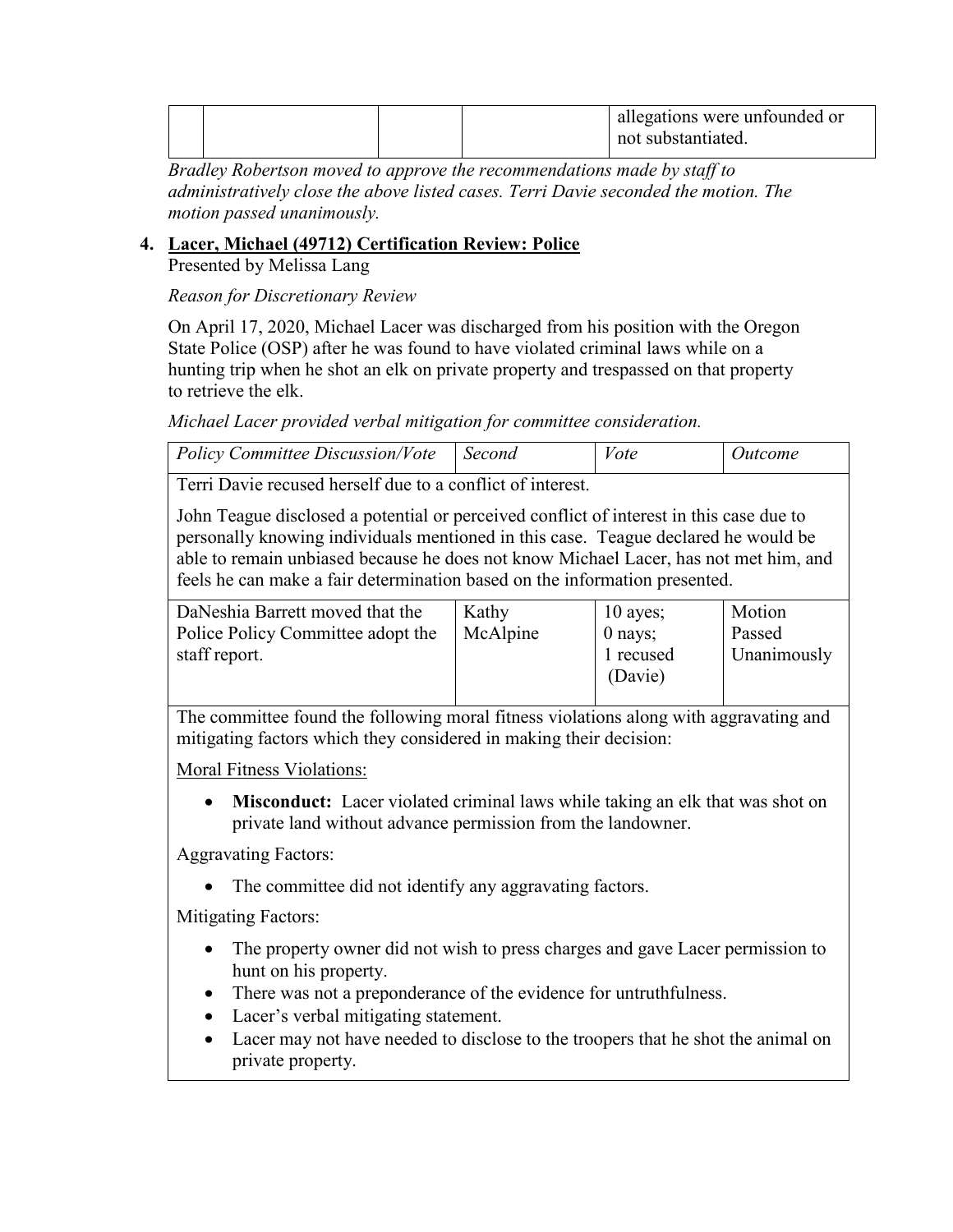| Bradley Robertson moved, after        | Chris Skinner | $10$ ayes; | Motion      |
|---------------------------------------|---------------|------------|-------------|
| considering the identified violations |               | $0$ nays;  | Passed      |
| of the Board's moral fitness          |               | 1 recused  | Unanimously |
| standard and weighing the             |               | (Davie)    |             |
| aggravating and mitigating            |               |            |             |
| circumstances unique to this case     |               |            |             |
| that no Board action should be        |               |            |             |
| taken against Lacer's certification.  |               |            |             |
|                                       |               |            |             |

## **5. Beem, Christopher (58055) Certification Review: Police**

Presented by Melissa Lang

*Reason for Discretionary Review*

On October 15, 2019, Christopher Beem resigned from the Warrenton Police Department (WPD) while under investigation for claiming active military service in order to obtain a discount at businesses, while not qualifying for the discount.

*Christopher Beem provided verbal mitigation for committee consideration.*

| <b>Policy Committee Discussion/Vote</b>                                                | Second      | Vote                 | <i>Outcome</i>                  |
|----------------------------------------------------------------------------------------|-------------|----------------------|---------------------------------|
| Bradley Robertson moved that the<br>Police Policy Committee adopt the<br>staff report. | Terri Davie | 11 ayes;<br>$0$ nays | Motion<br>Passed<br>Unanimously |

The committee found the following moral fitness violations along with aggravating and mitigating factors which they considered in making their decision.

Moral Fitness Violations**:**

• **Dishonesty:** Beem utilized his expired military identification card to obtain military discounts from businesses when he had no valid basis to obtain the discounts.

Aggravating Factors:

- Beem misrepresented himself to obtain discounts at business knowing it was wrong for him to access the discount.
- Beem exercised poor judgment in using the expired military identification.
- Beem knew he should not have the military identification but kept it anyway.
- Beem used his expired military identification as a backup when he was not able to obtain a law enforcement discount.
- Beem accessed the military discount at five businesses.

Mitigating Factors:

- A variety of vendors give discounts to law enforcement officers and military and is ultimately their discretion to determine what qualifies for a discount.
- Beem's poor judgment does not warrant Board action.
- Beem's conduct was not done in the workplace.
- Beem did not misuse his authority as a police officer to obtain discounts.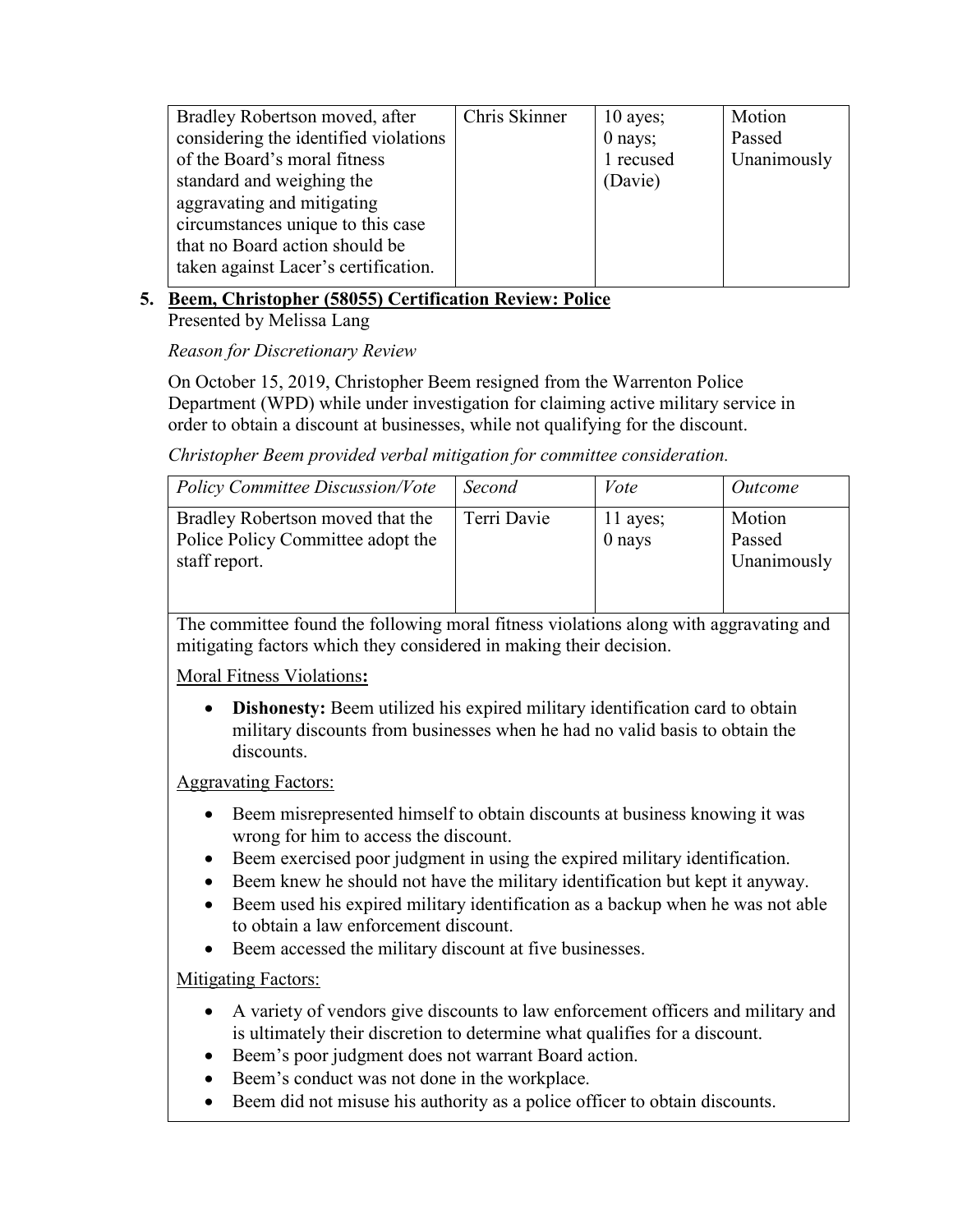| Chris Skinner moved, after            | Zachary | 8 ayes;   | Motion |
|---------------------------------------|---------|-----------|--------|
| considering the identified violations | Kenney  | 3 nays    | Passed |
| of the Board's moral fitness          |         | (Davis,   |        |
| standard and weighing the             |         | McAlpine, |        |
| aggravating and mitigating            |         | Zanni)    |        |
| circumstances unique to this case     |         |           |        |
| that no Board action should be        |         |           |        |
| taken against Beem's certification.   |         |           |        |
|                                       |         |           |        |

## **6. Berreth, Kristin (44821) Certification Review: Police and Regulatory Specialist**  Presented by Melissa Lang

*Reason for Discretionary Review*

On February 27, 2019, Kristin Berreth was terminated from her position with the Oregon Liquor Control Commission (OLCC) as a Regulatory Specialist after she appeared to be under the influence of alcohol while at work and for being untruthful during the investigation into her conduct.

| <b>Policy Committee Discussion/Vote</b>                                                | Second              | Vote                 | Outcome                         |
|----------------------------------------------------------------------------------------|---------------------|----------------------|---------------------------------|
| Bradley Robertson moved that the<br>Police Policy Committee adopt the<br>staff report. | DaNeshia<br>Barrett | 11 ayes;<br>$0$ nays | Motion<br>Passed<br>Unanimously |

The committee found the following moral fitness violations along with aggravating and mitigating factors which they considered in making their decision.

Moral Fitness Violations:

• **Dishonesty:** Berreth was untruthful with investigators about a can of alcohol in her vehicle at work, stating that the can was empty, then stating that it was an open container.

Aggravating Factors:

- Berreth was evasive with investigators.
- Berreth worked for the OLCC, therefore was in a position that enforces alcohol laws and rules.
- Berreth has no level of awareness or admission that she has a problem with alcohol.

**Mitigating Factors:** 

- Berreth stated she drinks white wine, not red.
- One of Berreth's coworkers did not notice any signs of impairment.
- The can of wine in her car was white wine. If Berreth had red staining around her mouth it was not from the can of white wine in her car. The investigation questioning continued after Berreth requested a union representative.
- Berreth's dishonesty may have been due to impairment.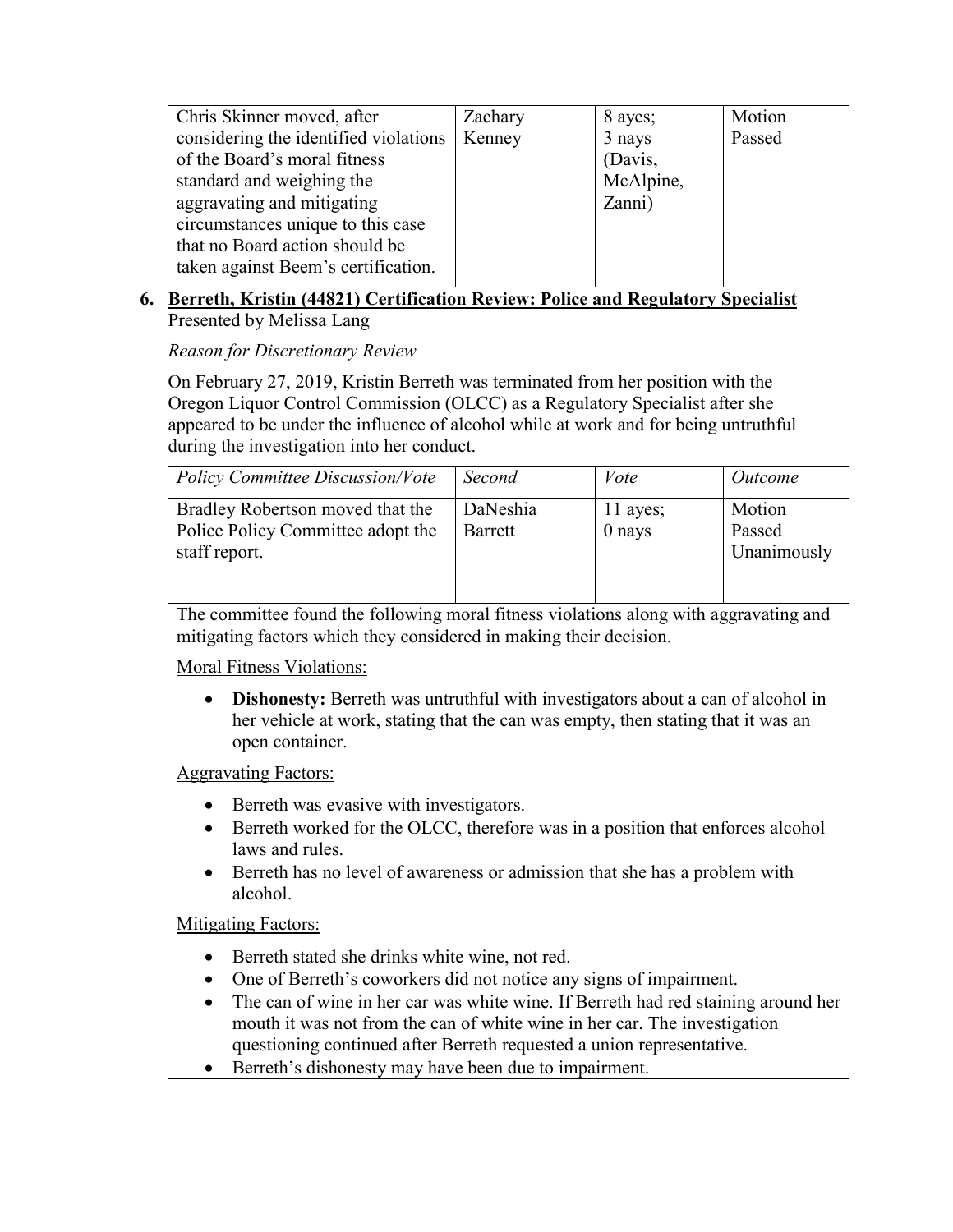- Berreth was asked multiple times about having an open can of alcohol in her vehicle, the one-time she said she had an open container in her vehicle appeared to be accidental.
- Having an open container is a violation and not criminal.
- She was noted to be putting on lip gloss, which may have been what stained her lips.
- Berreth was dishonest for self-preservation reasons.

| Terri Davie moved, after              | Zachary | $10$ ayes;     | Motion |
|---------------------------------------|---------|----------------|--------|
| considering the identified violations | Kenney  | $0$ nays;      | Passed |
| of the Board's moral fitness          |         | 1 did not vote |        |
| standard and weighing the             |         | due to         |        |
| aggravating and mitigating            |         | technology     |        |
| circumstances unique to this case     |         | issues.        |        |
| that no Board action should be        |         | (Rowan)        |        |
| taken against Berreth's               |         |                |        |
| certifications.                       |         |                |        |
|                                       |         |                |        |
|                                       |         |                |        |

## **7. Currey, James (26140) Certification Review: Police**

Presented by Melissa Lang

*Reason for Discretionary Review*

On March 31, 2018, James Currey retired from the Umatilla Tribal Police department (UTPD) while under investigation for theft of tribal property.

| <b>Policy Committee Discussion/Vote</b>                                          | Second            | Vote                                                                                               | <i>Outcome</i>   |
|----------------------------------------------------------------------------------|-------------------|----------------------------------------------------------------------------------------------------|------------------|
| Terri Davie moved that the Police<br>Policy Committee adopt the staff<br>report. | Kathy<br>McAlpine | $10$ ayes;<br>$0$ nays;<br>1 did not vote<br>due to<br>technology<br>1SSU <sub>es</sub><br>(Rowan) | Motion<br>Passed |

The committee found the following moral fitness violations along with aggravating and mitigating factors which they considered in making their decision.

Moral Fitness Violations**:**

- **Dishonesty**: Currey told police he had thrown antlers in an Oregon Department of Fish and Wildlife (ODFW) waste pit, when in fact he did not.
- **Misuse of Authority**: Currey used his position with the UTPD to take property that he knew belonged to the Confederated Tribes of the Umatilla Indian Reservation.
- **Misconduct**: Currey knowingly and willfully stole and converted to his own use property of some value to the Confederated Tribes of the Umatilla Indian Reservation.

Aggravating Factors: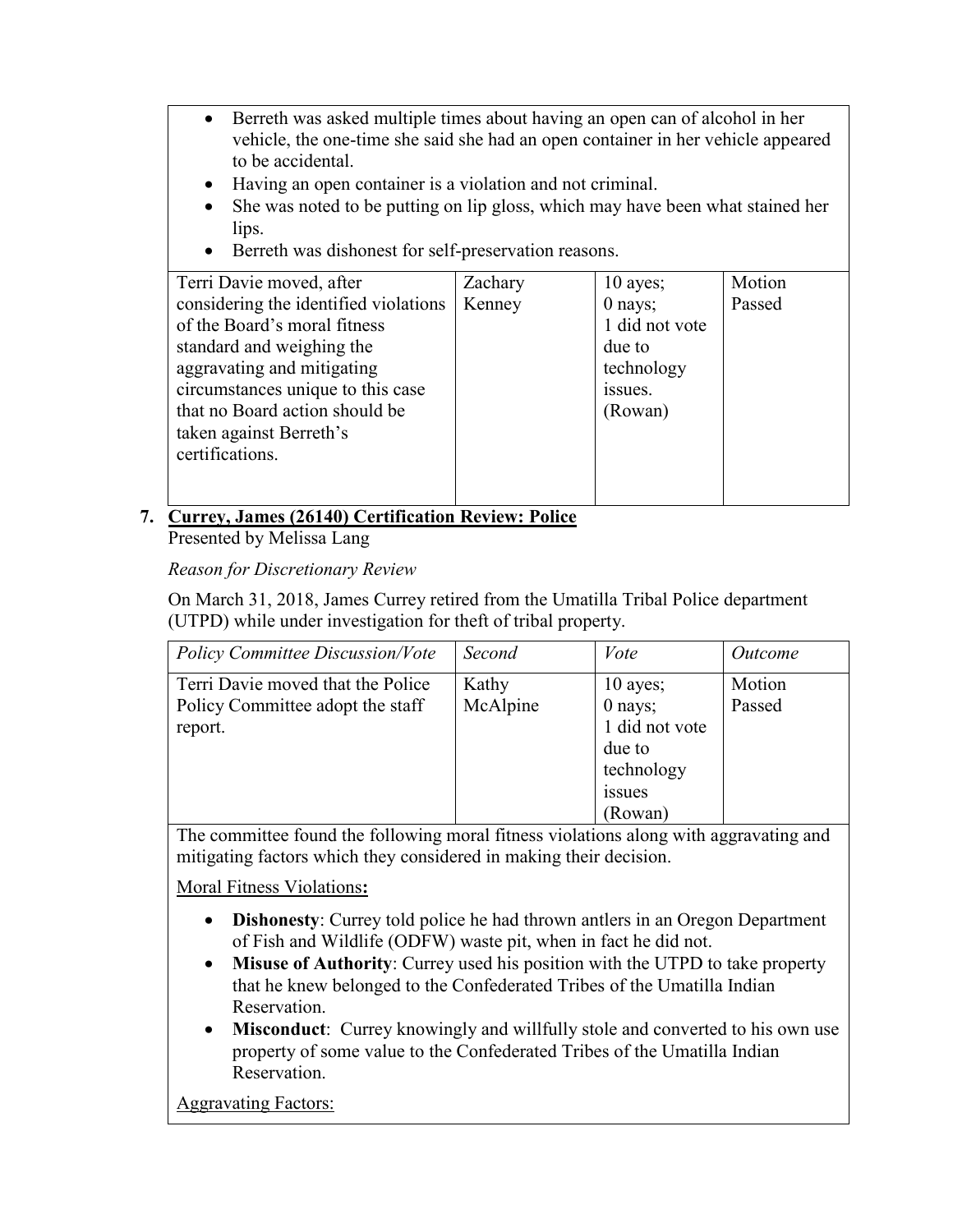- Currey faced federal prosecution for his actions;
- Currey arrived at the ODFW pit to dispose of the antlers after he stated that he already threw the antlers in the pit.

Mitigating Factors:

• The committee did not identify any mitigating factors

| Terri Davie moved, after              | DaNeshia       | $10$ ayes;     | Motion      |
|---------------------------------------|----------------|----------------|-------------|
| considering the identified violations | <b>Barrett</b> | $0$ nays;      | Passed      |
| of the Board's moral fitness          |                | one person did |             |
| standard and weighing the             |                | not vote due   |             |
| aggravating and mitigating            |                | to technical   |             |
| circumstances unique to this case,    |                | reasons        |             |
| that Board action should be taken     |                | (Rowan)        |             |
| against Currey's certification.       |                |                |             |
| Bradley Robertson moved, after        | Terri Davie    | 11 ayes;       | Motion      |
| considering the totality of the case, |                | $0$ nays       | Passed      |
| that Currey be ineligible to hold     |                |                | Unanimously |
| public safety certification for a     |                |                |             |
| lifetime.                             |                |                |             |
|                                       |                |                |             |

## **8. DiGregorio, Sean (57783) Certification Review: Police**

Presented by Melissa Lang

*Reason for Discretionary Review*

On April 1, 2019, Sean DiGregorio resigned from the Portland Police Bureau (PPB) during an active investigation into allegations that he displayed his badge at multiple bars while intoxicated and attempted to punch an individual.

| <b>Policy Committee Discussion/Vote</b>                                          | Second   | Vote      | <i>Outcome</i> |
|----------------------------------------------------------------------------------|----------|-----------|----------------|
|                                                                                  |          |           |                |
| Chris Davis and Zachary Kenney recused themselves due to a conflict of interest. |          |           |                |
| Terri Davie moved that the Police                                                | DaNeshia | 9 ayes;   | Motion         |
| Policy Committee adopt the staff                                                 | Barrett  | 0 nays;   | Passed         |
| report.                                                                          |          | 2 recused |                |
|                                                                                  |          | (Davis,   |                |
|                                                                                  |          | Kenney)   |                |

The committee found the following moral fitness violations along with aggravating and mitigating factors which they considered in making their decision.

Moral Fitness Violations**:**

- **Dishonesty**: DiGregorio told employees of businesses he was on a sting operation, when in fact he was not.
- **Misuse of Authority**: DiGregorio displayed his police identification in an attempt to gain access to businesses that were closed.
- **Misconduct**: DiGregorio attempted to punch an individual at a bar and threatened the efficient operation of the PPB by displaying conduct in public that discredits the agency.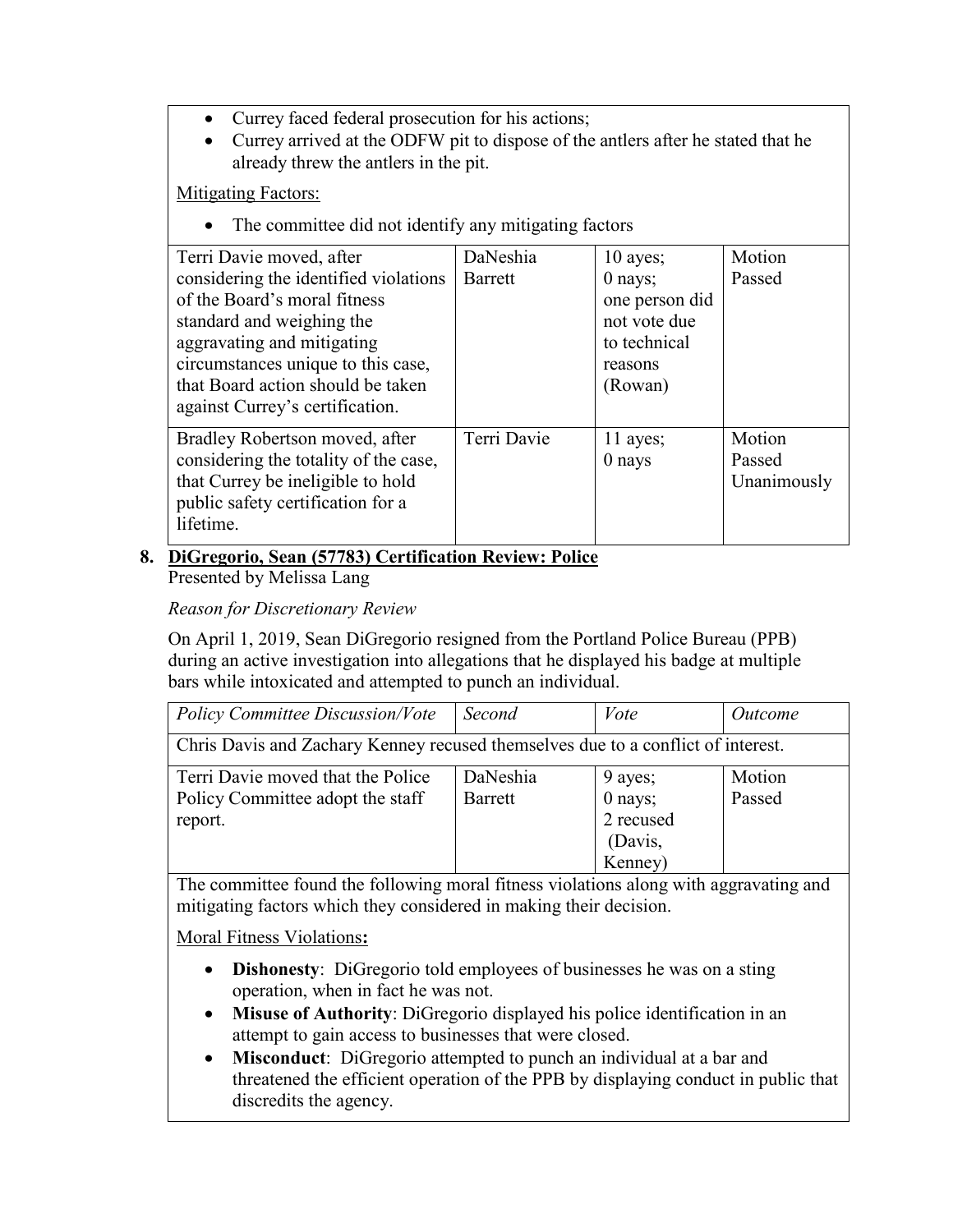Aggravating Factors:

- The businesses that DiGregorio flashed his badge at were in the jurisdiction of the PPB;
- Multiple people witnessed DiGregorio flashing his police identification;
- Alcohol does not cause people to do things, it only lowers inhibitions.

**Mitigating Factors:** 

- DiGregorio was intoxicated and does not recall what happened;
- DiGregorio stated that he does not normally drink to excess;
- DiGregorio's conduct happened while off duty.

| Terri Davie moved, after               | <b>Bradley</b> | 9 ayes;   | Motion |
|----------------------------------------|----------------|-----------|--------|
| considering the identified violations  | Robertson      | $0$ nays; | Passed |
| of the Board's moral fitness           |                | 2 recused |        |
| standard and weighing the              |                | (Davis,   |        |
| aggravating and mitigating             |                | Kenney)   |        |
| circumstances unique to this case,     |                |           |        |
| that Board action should be taken      |                |           |        |
| against DiGregorio's certification.    |                |           |        |
| Kathy McAlpine moved, after            | Craig Zanni    | 9 ayes;   | Motion |
| considering the totality of the case,  |                | $0$ nays; | Passed |
| that DiGregorio be ineligible to       |                | 2 recused |        |
| hold public safety certification for 5 |                | (Davis,   |        |
| years.                                 |                | Kenney)   |        |
|                                        |                |           |        |
|                                        |                |           |        |

## **9. Irvine, Michael (32743) Certification Review: Police**

*Prior to the meeting, Michael Irvine (32743) signed a stipulated order surrendering his certifications voluntarily and was not reviewed by the committee.* 

## **10. Pastore, Andrew (40175) Certification Review: Police**

Presented by Melissa Lang

*Reason for Discretionary Review*

On March 7, 2019, Andrew Pastore resigned from the Tigard Police Department (TPD) in lieu of termination. While under investigation, Pastore was untruthful when he omitted facts while attempting to obtain an overtime shift.

| <b>Policy Committee Discussion/Vote</b>                       | Second  | Vote       | <i><u>Outcome</u></i> |
|---------------------------------------------------------------|---------|------------|-----------------------|
| Kathy McAlpine recused herself due to a conflict of interest. |         |            |                       |
| John Teague moved that the Police                             | Zachary | $10$ ayes; | Motion                |
| Policy Committee not adopt the                                | Kenney  | $0$ nays;  | Passed                |
| staff report and send back to                                 |         | 1 recused  |                       |
| DPSST staff for additional                                    |         | (McAlpine) |                       |
| information.                                                  |         |            |                       |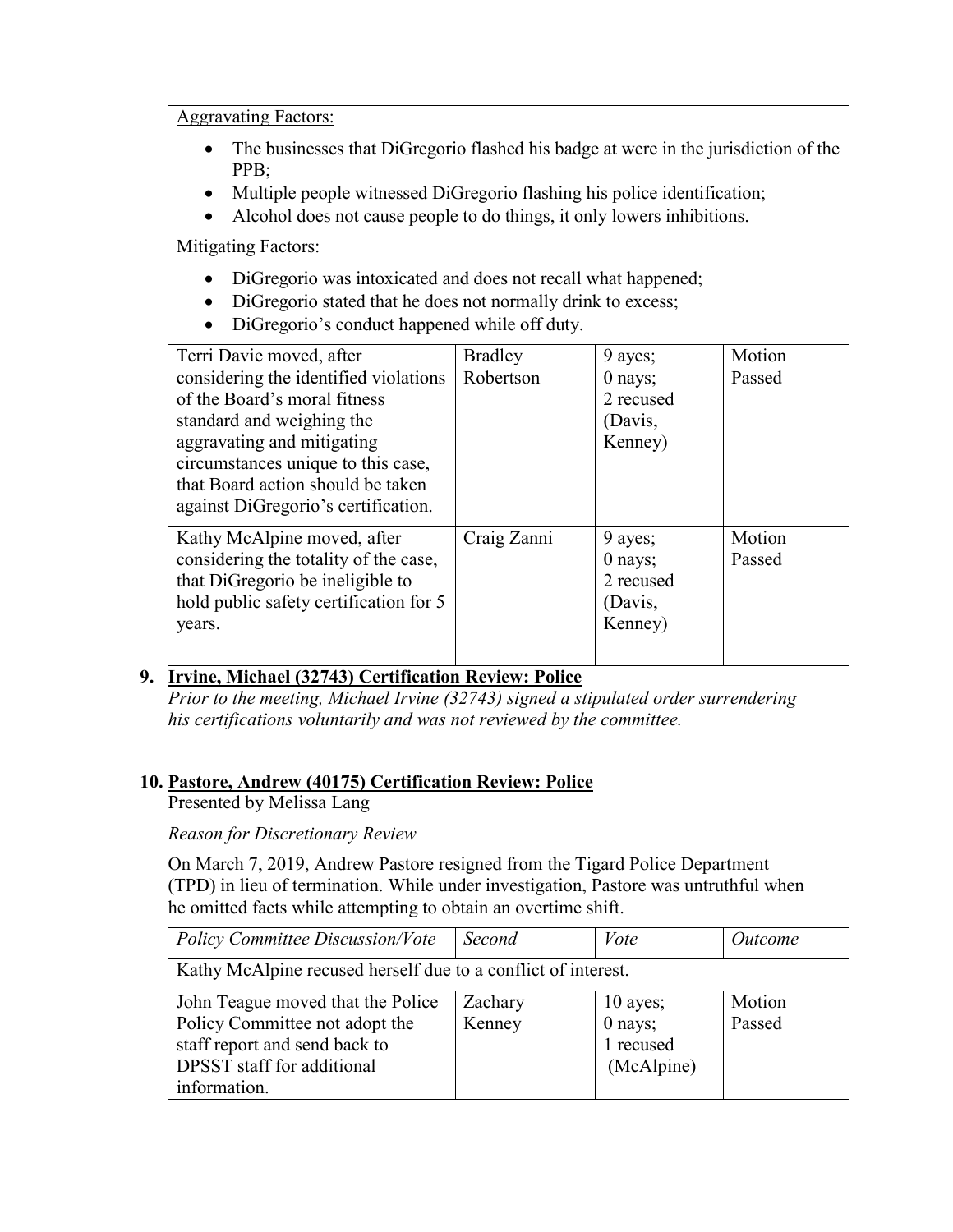## **11. Wileman, Jason (41421) Certification Review: Police**

Presented by Melissa Lang

*Reason for Discretionary Review*

On April 1, 2019, Jason Wileman resigned from the Medford Police Department (MPD) during an internal investigation into a complaint that he had not followed up with the victim of a theft crime. The MPD internal investigation revealed Wileman was untruthful with the crime victim, in his police report, in his description of the quality of video evidence and during the internal investigation.

Though MPD found there were multiple instances of untruthfulness, this review will be limited to Wileman's conduct surrounding the video evidence due to a lack of a preponderance to prove the remaining allegations.

| <b>Policy Committee Discussion/Vote</b>                                          | Second      | Vote                 | Outcome                         |
|----------------------------------------------------------------------------------|-------------|----------------------|---------------------------------|
| Terri Davie moved that the Police<br>Policy Committee adopt the staff<br>report. | Craig Zanni | 11 ayes;<br>$0$ nays | Motion<br>Passed<br>Unanimously |

The committee found the following moral fitness violations along with aggravating and mitigating factors which they considered in making their decision.

**Moral Fitness Violations<sup>1</sup>:** 

- **Dishonesty**: Wileman stated that the video evidence obtained for a criminal complaint was of poor quality, when in fact it was not; Wileman stated he viewed the video on your phone in the field when he had not; Wileman stated the email with the video evidence was no longer available when it was.
- **Misconduct**: Wileman threatened the efficient operation of the MPD with his lack of action in the investigation of a criminal complaint.

#### Aggravating Factors:

- The victim in the case was a retired police officer who followed up multiple times with the case;
- Wileman lied to the victim of the criminal complaint
- Wileman's misconduct harmed the reputation of the agency

#### Mitigating Factors:

• The committee did not identify any mitigating factors

<sup>1</sup> The policy committee also found that Wileman violated the Board's moral fitness standards for misuse of authority. The committee found that Wileman had misused his authority by intentionally not following up on Theft 3 case. While Wileman's conduct on duty was unacceptable, there is insufficient evidence in the records to support a moral fitness violation for misuse of authority necessary to revoke his certification.

| Terri Davie moved, after                         | Kathy | 11 ayes; | Motion      |
|--------------------------------------------------|-------|----------|-------------|
| considering the identified violations   McAlpine |       | $0$ nays | Passed      |
| of the Board's moral fitness                     |       |          | Unanimously |
| standard and weighing the                        |       |          |             |
| aggravating and mitigating                       |       |          |             |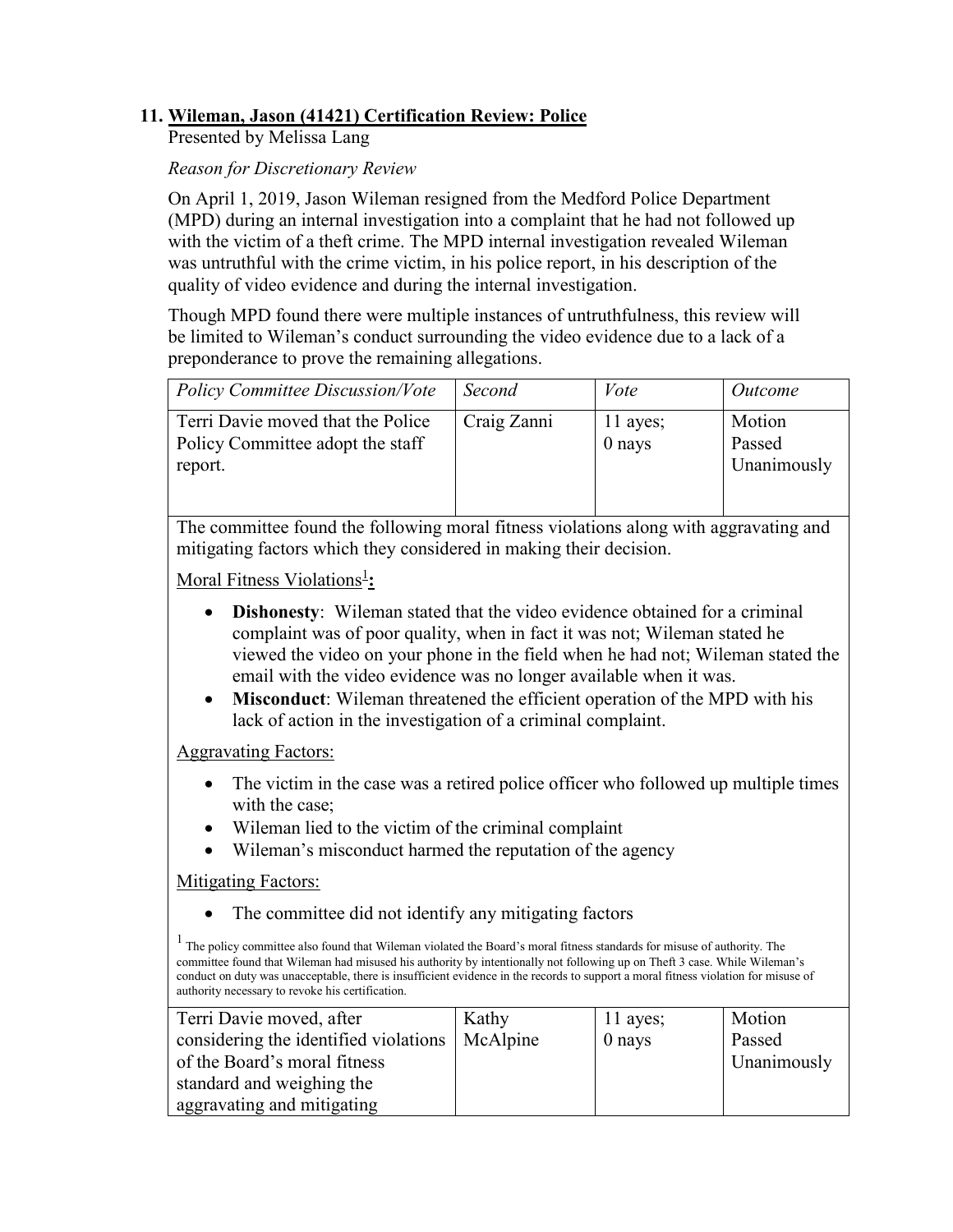| circumstances unique to this case,<br>that Board action should be taken<br>against Wileman's certifications.                                              |                   |                        |                                 |
|-----------------------------------------------------------------------------------------------------------------------------------------------------------|-------------------|------------------------|---------------------------------|
| Craig Zanni moved, after<br>considering the totality of the case,<br>that Wileman be ineligible to hold<br>public safety certification for a<br>lifetime. | Kathy<br>McAlpine | $11$ ayes;<br>$0$ nays | Motion<br>Passed<br>Unanimously |

## **12. Informational Update on Proposed Rule Changes for OAR 259-008-0005 Providing Conforming Amendments Align Rule with Statute**

Presented by Jennifer Howald

OAR 259-008-0005 includes the definitions that are used for the interpretation of the criminal justice public safety professional administrative rules found in OAR chapter 259 division 8. This rule includes definitions that are found in ORS 181A.355 as well as other definitions adopted by the Board on Public Safety Standards and Training (BPSST).

This proposed rule change updates OAR 259-008-0005 to align the rule with the statutory changes that occurred during the 2021 legislative session. The rule changes also include housekeeping amendments for punctuation, ORS references, and past legislative changes.

On July 22, 2021, the BPSST approved the proposed rule changes to OAR 259-008- 0005 that are outlined in this memo. The proposed rule change is open for public and constituent comment until August 21, 2021. There were no fiscal impacts identified as a result of the rule change.

DPSST submitted the proposed rule change directly to the BPSST to facilitate a timely response to the effective dates of the bills identified below. This informational update provides an opportunity for the Police Policy Committee (PPC) to review the proposed rule change during the comment period.

*The committee did not have any comments regarding this rule change.*

## **13. Proposed Rule Adoption for DPSST Designation of Law Enforcement Agency Accreditation Bodies per House Bill 2162**

House Bill 2162, from the 2021 Legislative Session, establishes a requirement for Oregon law enforcement agencies with 35 or more sworn police officers to become accredited by an accrediting body. House Bill 2162 directs the Department of Public Safety Standards and Training (DPSST) to adopt a rule for the purpose of designating which accrediting bodies a law enforcement agency in this state may use to obtain the required accreditation.

Accreditation programs are designed to help law enforcement agencies establish and maintain standards that represent current professional law enforcement practices; to increase the effectiveness and efficiency in the delivery of law enforcement services; and to establish standards that address and reduce liability for the agency and its members.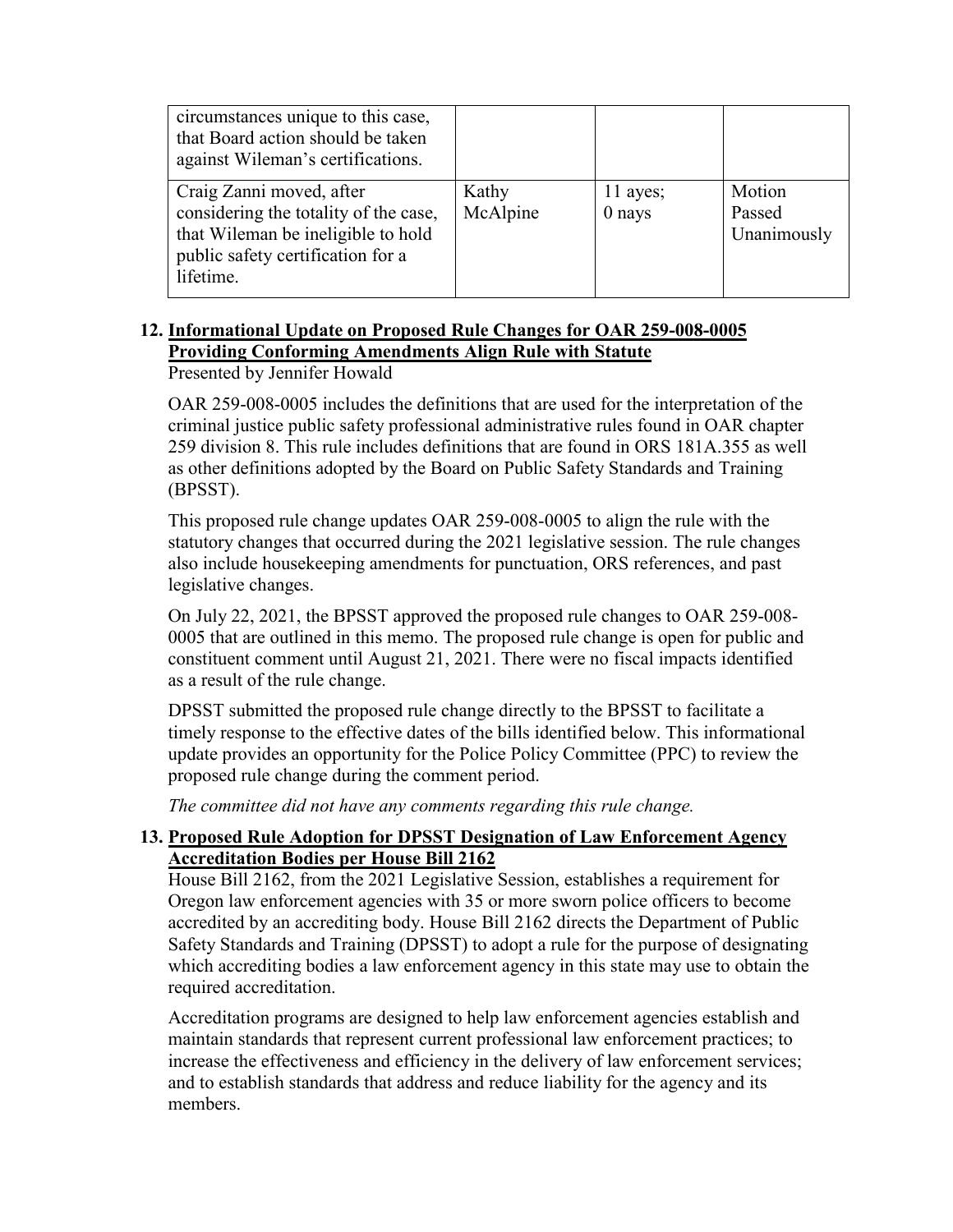The following proposed rule for adoption designates the Oregon Accreditation Alliance and the Commission on Accreditation for Law Enforcement Agencies, Inc. (CALEA®) as accrediting bodies.

The Oregon Accreditation Alliance was established in 2001 and provides accreditation to qualified law enforcement and 911 agencies in Oregon and Alaska. The Oregon Accreditation Alliance is also recognized by the U.S. Attorney General's Office as the independent credentialing body for certifying Oregon law enforcement agency compliance with the U.S. Department of Justice standards of certification on safe policing principles.

CALEA provides accreditation to law enforcement and communications agencies, training academies and campus security organizations. CALEA has been accrediting law enforcement agencies since 1979 and is an internationally recognized accreditation body. For reference, the standards included in Oregon Accreditation Alliance and CALEA standards manuals have been included as attachments.

*Consensus reached approving the fiscal impact statements provided by* staff.

*Terri Davie moved to recommend that the Board approve filing the proposed rule adoption as a permanent rule if no comments are received. Kathy McAlpine seconded the motion. The motion carried unanimously.*

#### **14. Department Updates**

Marsha Morin, Standards and Certification Program:

- Current Cases
	- o 106 total Police/Regulatory Specialist cases
	- o 63 are ready to begin the review process or are in some stage of the review process.
	- o 43 are pending criminal/employment matters or waiting on records to be provided to DPSST.
	- o 25 new cases have been added since the last policy committee meeting.
- DPSST and the committee extended their appreciation for Chris Davis and his work with the committees and in public safety as he moves on to his new role as Chief of Police for Green Bay, Wisconsin.
- In a continued effort to expand DPSST communications and promote transparency, DPSST has created a Workgroups web page which will detail all active workgroups along with the agenda and minutes for each meeting. There are currently three active workgroups: Background, Arbitration/Certification and Field Training.
- DPSST has updated the HR218 web page to include a best practices for firearms qualifications along with a sample qualification card that may be used to meet the federal requirements.
- A new informational section will be added to committee books that will contain items such as audit report summary and other documents that shows how agencies are meeting the compliance requirements pursuant to Oregon Administrative Rule.

Suzy Herring, Professional Standards Division: